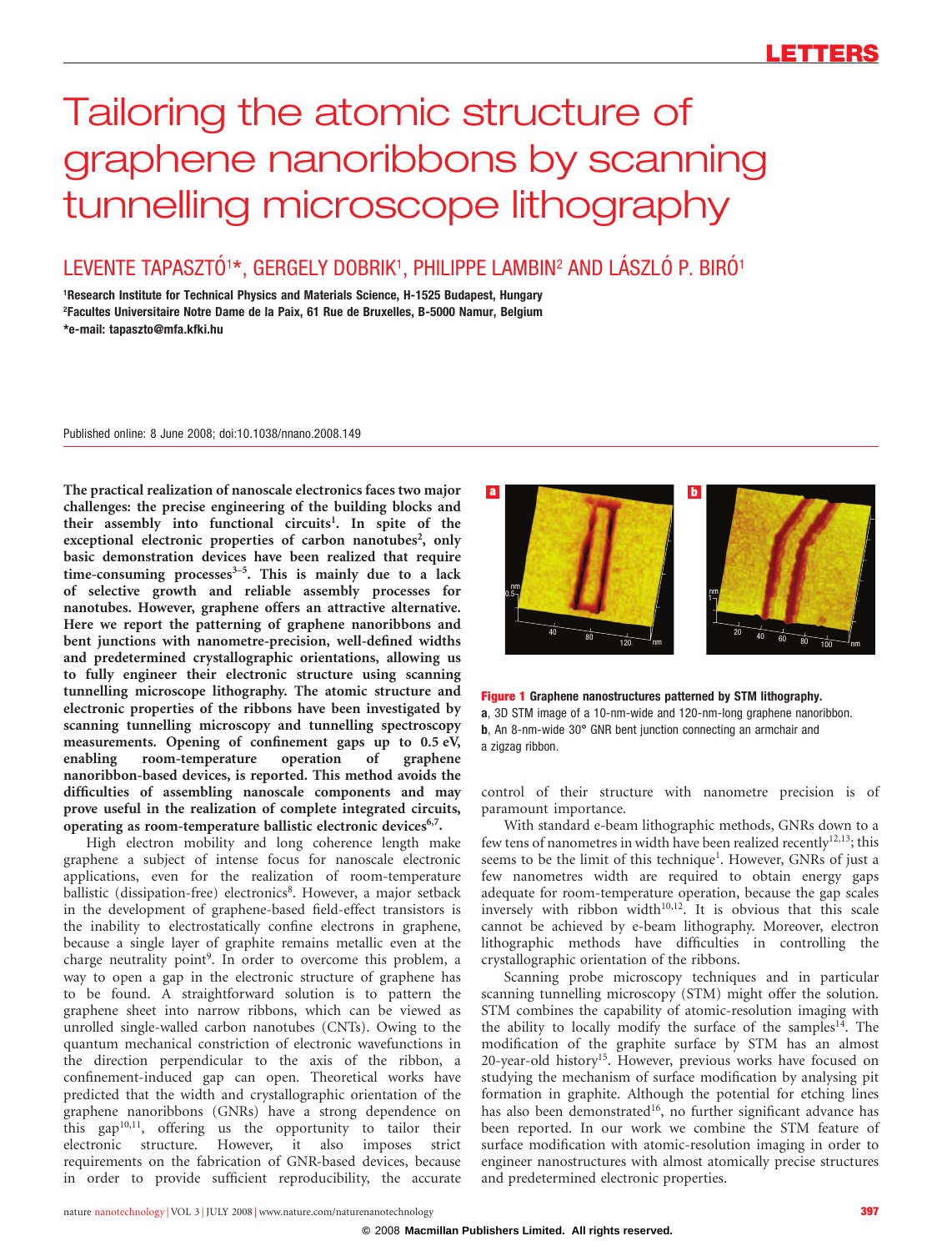

Figure 2 Atomic structure of GNRs. a, Atomic-resolution STM image (20  $\times$  20 nm<sup>2</sup>, 1 nA, 200 mV) of a 15-nm-wide GNR displaying an atomically flat and defect-free structure. The colour scale bars encode the height of the imaged features. b,c, Magnified images of the defect-free lattice taken at the centre of the ribbon (b) and position-dependent superstructures near the edges (c). d, Identification of crystallographic orientation from the triangular lattice observed in atomic-resolution STM images of HOPG-supported GNR. e, Theoretical STM image of the superstructures at the edges of the ribbon.



Figure 3 Electronic structure of GNRs. a, Constant-current STM image (12 x 12 nm<sup>2</sup>, 1 nA, 100 mV) of a 10-nm-wide armchair GNR displaying confinement-induced standing electron wave patterns (stripes parallel to the axis of the ribbon). The colour scale bars encodes the height of the imaged features. **b**, Average line-cuts revealing the period of the observed oscillation, which clearly differs from the periodicity of the underlying atomic structure. c, 2D Fourier transformation of the STM image. d, Representative tunnelling spectra (STS) taken on the ribbon, revealing an energy gap of 0.18 eV (zero density of states (DOS) marked by horizontal lines).

Cutting of GNRs was carried out by applying a constant bias potential (significantly higher than the one used for imaging) and simultaneously moving the STM tip with constant velocity in order to etch the desired geometry fitted to the crystallographic structure, which was known from previous atomic-resolution STM imaging (see [Methods](#page-3-0) for details).

Figure 1a shows a 10-nm-wide and 120-nm-long graphene nanoribbon etched by STM lithography. By setting the optimal

lithographic parameters (2.4 V bias potential and 2.0 nm s<sup>-1</sup> tip velocity) we were able to cut GNRs with suitably regular edges, which constitutes a great advance towards the reproducibility of GNR-based devices. Furthermore, more complex graphene nanoarchitectures can be tailored by STM lithography. As a basic demonstration, Fig. 1b shows an 8-nm-wide,  $30^\circ$  GNR bent junction connecting an armchair and a zigzag ribbon, giving rise to a metal-semiconductor molecular junction<sup>7</sup>. After the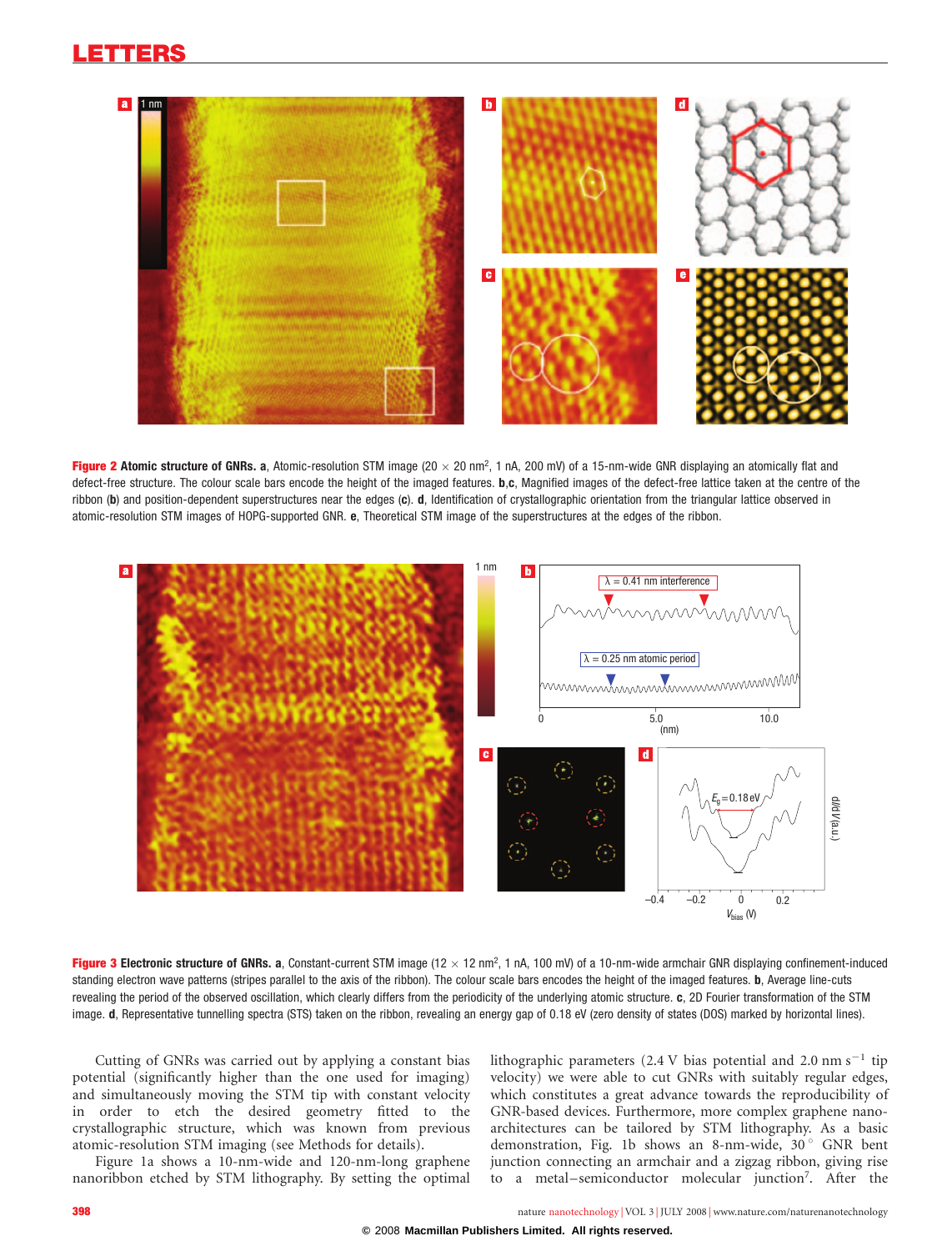

Figure 4 Tight-binding computation of the STM image of GNRs. Topographical STM image at constant current calculated for a 1.7-nm-wide armchair GNR at a tip potential  $V_t = 0.5$  V and tip–GNR distance of 0.5 nm.

patterning process, in situ atomic-resolution STM images could be achieved, revealing the atomic structure of the GNRs. The ribbon shown in Fig. 2a is  $\sim$  15 nm wide and its axis has a crystallographic orientation close to the zigzag direction. The atomic-resolution image reveals an atomically flat and defect-free atomic-resolution image reveals an atomically flat and defect-free<br>structure far from the edges, where a  $\sqrt{3} \times \sqrt{3}$  R 30° type superstructure pattern can be observed. The origin of this pattern is the interference of the electrons scattered at the irregularities of the edges<sup>17,18</sup> (Fig. 2e). For electronic device applications these ribbons have to be deposited on an insulating substrate. However, for atomic-resolution STM and scanning tunnelling spectroscopy (STS) investigation of GNRs, the surface of highly oriented pyrolytic graphite (HOPG) provides an ideal substrate, as it allows the ribbon to remain flat without inducing additional defects or changing its topology<sup>19–21</sup>. The intrinsic characteristics of GNRs can be studied this way.

When imaging a 10-nm-wide armchair GNR at low bias voltage (100 mV), oscillations in the electron density distribution parallel to the axis of the ribbon, reminiscent of a Fabry–Perot electron resonator, were observed, as shown in Fig. 3a. The periodicity of the observed oscillations was  $\sim 0.4$  nm, which clearly differs from the period of the underlying atomic structure (0.246 nm), and corresponds to the Fermi wavelength of electrons in graphene (Fig. 3b). These findings are also supported by Fourier transformed images, which clearly indicate the presence of a lower frequency oscillation (red circles) than the atomic periodicity (yellow circles) in Fig. 3c. To correctly interpret the measurements we have performed theoretical modelling of STM images of GNRs based on a tight-binding  $\pi$ -electron Hamiltonian method<sup>22</sup>. Previously, the method has been used successfully in the interpretation of atomic-resolution STM images of CNTs. Figure 4 shows the calculated constant-current STM image of a 1.7-nm-wide armchair GNR. Stripes of high electron density distribution running parallel to the axis of the ribbon are clearly visible. The period of these oscillations is about 0.37 nm, which is close to the experimentally observed periodicity of 0.41 nm measured in Fig. 3. The small difference between the calculated and measured values might occur due to the doping of the GNR edges in air. At low bias voltages the STM measurements map the (square modulus of the) electronic wavefunction near the Fermi level<sup>23</sup>, so we attribute these oscillations to the quantum mechanical confinement of electrons



Figure 5 GNRs for room-temperature electronics. a, STM image (15  $\times$  15 nm<sup>2</sup>, 1 nA, 100 mV) of a 2.5-nm-wide armchair GNR. The colour scale bars encodes the height of the imaged features. b, Average line-cut of the STM image revealing the real width of the ribbon. c, Representative STS spectra taken on the narrow ribbon showing an energy gap of about 0.5 eV (zero DOS marked by horizontal lines).

across the ribbon. The presence of continuous interference patterns along the whole length of the ribbon in the experimental images is spectacular evidence of phase-coherent quantum billiard (a standing electron wave) in GNRs at room temperature, which demonstrates their behaviour as electronic waveguides, even under ambient conditions. Both real and reciprocal space images (Fig. 3b,c, respectively) reveal a single characteristic oscillation period, indicating the one-dimensional (1D) nature of the electronic structure of the narrow GNRs. (See Supplementary Information, Figs S3 and S4, for bias-dependent and larger-area STM images, respectively.)

To experimentally investigate the electronic band structure of GNRs, STS measurements have been performed. Representative STS spectra taken on the 10-nm-wide armchair GNR are shown in Fig. 3d. The dI/dV quantity, which is proportional to the local electronic density of states (LDOS), revealed the presence of van Hove singularities, a signature of a 1D electronic structure, as is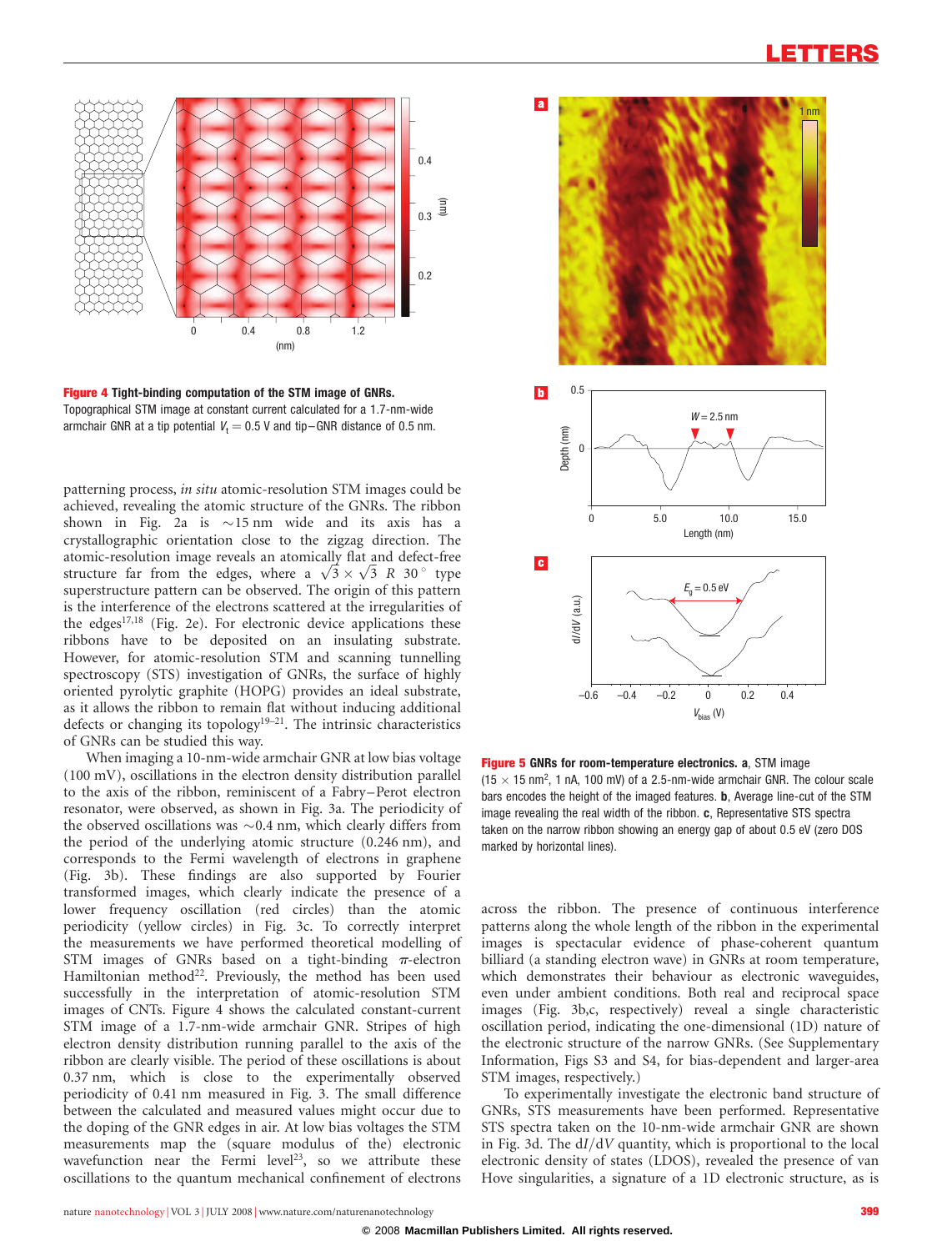<span id="page-3-0"></span>well known for CNTs (ref. 24). (See Supplementary Information, Fig. S2, for a comparison with the LDOS of HOPG.) Furthermore, the distance between the first pair of van Hove singularities gives the value of the energy gap<sup>24</sup>. For the 10-nmwide armchair GNR, a gap value of 0.18 eV was found, which seems to suit well the theoretical rule for separation of the energy levels due to the geometrical constriction of wavefunctions<sup>25</sup>  $E_{\alpha}(W) = \pi \hbar v_0/W \approx (2 \text{ eV} \cdot \text{nm})/W$ , where W is the width of the ribbon and  $v_0$  is the Fermi velocity of electrons in graphene. Our results concerning the electronic waveguide behaviour of GNRs are also in accordance with those derived from transport measurements<sup>25,26</sup> at low temperatures and for much at low temperatures and for wider ribbons.

Another advantage of STM lithography, beyond the precise engineering of the structure of GNRs, is the potential for downscaling. We were able to etch GNRs down to a width of 2.5 nm, corresponding to 10 carbon ring units along the width of the ribbon (Fig. 5a). The parameters used for lithography were 2.28 V bias potential and  $1.0 \text{ nm s}^{-1}$  tip velocity. The width and crystallographic orientation of the GNR shown in Fig. 5a correspond to an unrolled (10,0) zigzag single-walled CNT. The STS measurements performed on the 2.5-nm-wide ribbon shown in Fig. 5c reveal an energy gap of about 0.5 eV, in excellent agreement with first-principles theoretical calculations<sup>11</sup>. Tight binding calculations predict a gap of  $1.2 \text{ eV} \cdot \text{nm} / W$ , which is also in good agreement with our results. Furthermore, the gap value of 0.5 eV is comparable with that of Ge (0.67 eV), allowing the room-temperature operation of GNR-based electronic devices.

However, unlike CNTs, which are seamless graphitic structures rolled into a perfect cylinder, GNRs have edges. Because very narrow GNRs are needed to achieve the desired gap, the effect of edges can be critical. It has been shown theoretically that edge irregularities might induce electronic states within the gap region $27$ . Our STM measurements also reveal oscillations in the electronic density of states (DOS) of the 2.5-nm-wide ribbon. These oscillations are less regular than the ones observed for wider ribbons; their orientation encloses a  $30^{\circ}$  angle with the ribbon axis, and the corresponding energy lies within the expected gap, which suggests that the imaged states are probably related to edge disorder.

Although SPM methods are usually characterized by low throughput, the manufacturing of large-scale integrated circuits of graphene by the SPM lithographic process presented above is not unrealistic, as 'Millipede'-type<sup>28</sup> scanning probe microscopes (SPM) are able to work in parallel, with more than 1,000 tips, which can significantly increase the efficiency.

In summary, we have developed an STM lithography-based technology that allows the engineering of graphene with true nanometre precision. We etched semiconducting ribbons from graphene with predetermined energy gap values up to 0.5 eV, allowing their operation at room temperature. These GNR devices also show a phase-coherent behaviour, even under ambient conditions. Furthermore, STM lithography offers us the opportunity for patterning more complicated architectures, even complete integrated circuits, from networks of GNRs. One can imagine the feasibility of a variety of electronic devices based on our technique, which could open up new directions in the experimental realization of graphene-based electronics.

# **METHODS**

In order to pattern a single graphene sheet on the surface of a HOPG sample, we used a commercial DI Nanoscope III STM operating under ambient conditions. Pt– Ir tips proved to be the most suitable for both imaging and lithography. First, atomic-resolution images were taken on the atomically flat graphene sheet. The

sample was then rotated in order to set the desired crystallographic orientation of the ribbon axis (edges), and the graphene layer was cut by applying a constant bias potential (significantly higher than the one used for imaging) and simultaneously moving the STM tip with constant velocity in order to etch the desired geometry. Good results were obtained for positive sample biases. The microscopic mechanism of etching is not yet fully understood. Most likely the breaking of carbon –carbon bonds by field-emitted electrons combined with the electron-transfer-enhanced oxidation of the graphene is responsible for the etching<sup>29</sup>. The whole lithographic process was controlled by a custom-written computer code enabling us to manage several parameters. The applied bias potential and the velocity of the tip during patterning were found to be the critical parameters. The optimal parameters were slightly dependent on the microstructure of the mechanically etched tips, but typically varied in the range of 2.2–2.6 V for the bias voltages and  $1.0-5.0$  nm s<sup>-1</sup> for the tip velocities. Here we note that during the patterning we used tip velocities that were three orders of magnitude lower than those reported in ref. 16, and moved the tip only once along the lines to be etched, instead of scanning it several hundred times with high velocity. After optimizing the parameters of the lithographic process we were able to cut single-layer trenches (0.335 nm deep), down to a width of 1 nm, and several hundreds of nanometres long, with well-defined edges. (See Supplementary Information, Fig. S1, for experimental evidence of patterning only a single graphene layer.) The STM lithographic patterning showed good stability and reproducibility, even under ambient conditions. After several etching processes the quality of the STM tip was still good enough to achieve atomic-resolution images of the GNRs, enabling us to investigate in situ their atomic structure.

#### Received 16 January 2008; accepted 1 May 2008; published 8 June 2008.

#### References

- 1. Avouris, P., Chen, Z. & Perebeinos, V. Carbon-based electronics. Nature Nanotech. 2, 605–615 (2007).
- 2. Avouris, P. Molecular electronics with carbon nanotubes. Acc. Chem. Res. 35, 1026–1034 (2002).<br>3. Tans. S. L. Verschueren. A. R. M. & Dekker. C. Room-temperature transistor based on a single carbo Tans, S. J., Verschueren, A. R. M. & Dekker, C. Room-temperature transistor based on a single carbon nanotube. Nature 393, 49-52 (1998).
- 4. Yao, Z., Postma, H. W. C., Balents, L. & Dekker, C. Carbon nanotube intramolecular junctions. Nature 402, 273 –276 (1999).
- 5. Keren, K., Berman, R. S., Buchstab, E., Sivan, U. & Braun, E. DNA-templated carbon nanotube fieldeffect transistor. Science 302, 1380 –1382 (2003).
- 6. Areshkin, D. A. & White, C. T. Building blocks for integrated graphene circuits. Nano Lett. 7, 3253–3259 (2007).
- 7. Yan, Q. et al. Intrinsic current –voltage characteristics of graphene nanoribbon transistors and effect of edge doping. Nano Lett. 7, 1469 –1473 (2007).
- 8. Geim, A. K. & Novoselov, K. S. The rise of graphene. Nature Mater. 6, 183–191 (2007). 9. Novoselov, K. S. et al. Two-dimensional gas of massless Dirac fermions in graphene. Nature 438, 197–200 (2005).
- 10. Barone, V., Hod, O. & Scuseria, G. E. Electronic structure and stability of semiconducting graphene nanoribbons. Nano Lett. 6, 2748–2754 (2006).
- 11. Son, Y. W., Cohen, M. L. & Louie, S. G. Energy gaps in graphene nanoribbons. Phys. Rev. Lett. 97, 216803 (2006).
- 12. Han, M. Y., Ozylmaz, B., Zhang, Y. & Kim, P. Energy band-gap engineering of graphene nanoribbons. Phys. Rev. Lett. 98, 206805 (2007).
- 13. Chen, Z., Lin, Y. M., Rooks, M. J. & Avouris, P. Graphene nano-ribbon electronics. Physica E 40, 228 –232 (2007).
- 14. Tseng, A. A., Notargiacomo, A. & Chen, T. P. Nanofabrication by scanning probe microscope lithography: A review. J. Vac. Sci. Technol. B 23, 877–894 (2005).
- 15. Albrecht, T. R. et al. Nanometer-scale hole formation on graphite using a scanning tunneling microscope. Appl. Phys. Lett. 55, 1727–1729 (1989). 16. McCarley, R. L., Hendricks, S. A. & Bard, A. J. Controlled nanofabrication of highly oriented
- pyrolytic graphite with the scanning tunneling microscope. J. Phys. Chem. 96, 10089–10092 (1992).
- 17. Mizes, H. A. & Foster, J. S. Long-range electronic perturbations caused by defects using scanning tunneling microscopy. Science 244, 559–562 (1989).
- 18. Tapasztó, L. et al. Electron scattering in a multiwall carbon nanotube bend junction studied by scanning tunneling microscopy. Phys. Rev. B 74, 235422 (2006).
- 19. Ishigami, M., Chen, J. H., Cullen, W. G., Fuhrer, M. S. & Williams, E. D. Atomic structure of graphene on SiO<sub>2</sub>. Nano Lett. 7, 1643-1648 (2007).
- 20. Rutter, G. M. *et al*. Scattering and interference in epitaxial graphene. Science **317,** 219–222 (2007).<br>21. Gomez-Navarro, C. *et al*. Electronic transport properties of individual chemically reduced graphene
- oxide sheets, Nano Lett. 7, 3499 –3503 (2007). 22. Meunier, V. & Lamnin, P. Tight-binding computation of the STM image of carbon nanotubes. Phys.
- Rev. Lett. 81, 5588–5591 (1998).
- 23. Tersoff, J. & Hamann, D. R. Theory of the scanning tunneling microscope. Phys. Rev. B 31, 805 –813 (1985).
- 24. Wildöer, J. W. G., Venema, L. C., Rinzler, A. G., Smalley, R. E. & Dekker, C. Electronic structure of atomically resolved carbon nanotubes. Nature 391, 59-62 (1998).
- 25. Berger, C. et al. Electronic confinement and coherence in patterned epitaxial graphene. Science 312, 1191 –1196 (2006).
- 26. Miao, F. et al. Phase-coherent transport in graphene quantum billiards. Science 317, 1530 –1533 (2007).
- 27. Yoon, Y. & Guo, J. Effect of edge roughness in graphene nanoribbon transistors. Appl. Phys. Lett. 91, 73103 (2007).
- 28. Knoll, A. et al. Integrating nanotechnology into a working storage device. Microelectron. Eng. 83, 1692 –1697 (2006).